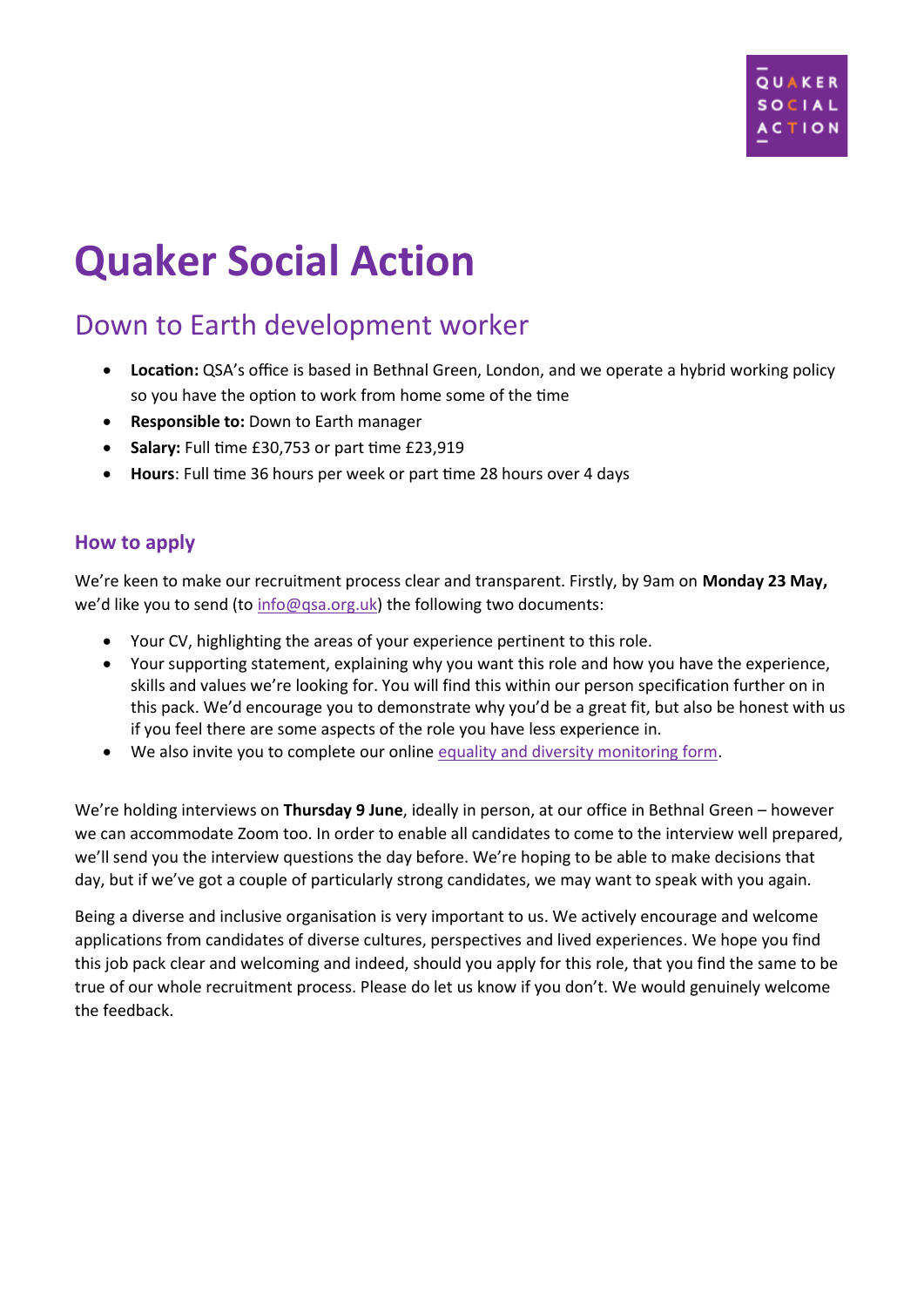

# **About the role**

## **What does QSA do?**

Quaker Social Action's mission is twofold. We enable people on low incomes in east London and beyond to seek solutions to the issues affecting their lives. To do this, we listen and respond to the needs of the community by running practical, sustainable and collaborative projects. Where we see the potential to bring benefit to communities outside of our own, we share our learning by running professional training, and by using our voice to seek structural change by speaking truth to power.

Services include: crisis support for those unable to afford funerals; courses that empower people to manage their money more confidently; practical support for people experiencing homelessness such as a mobile library and a community kitchen space; wellbeing interventions, and the UK's first dedicated supported housing project for young carers.

QSA was founded by Quakers in 1867, troubled by the social injustices of the time and keen to tackle them. This sense of taking practical action to has stayed with us over our 150 year history and our organisational values are aligned with Quaker values of equality, truth and peace. We are proud of our Quaker heritage and our place within the Quaker community, while also clear that our services, jobs and volunteering roles are open to all.

[Learn more about our practical action against poverty >](http://www.quakersocialaction.org.uk/)

### **What is Down to Earth?**

Down to Earth is a project dedicated to supporting and advocating on behalf of people who find themselves struggling to pay for a funeral. [Down to Earth](https://quakersocialaction.org.uk/we-can-help/helping-funerals/down-earth) delivers free support via a national helpline and through online resources, explaining what is available and appropriate to each individual's situation and personal beliefs, and ultimately helping clients to find a funeral that is both affordable and meaningful.

As of April 2022, Down to Earth has helped over 6,000 clients. Off the back of our breakthrough Fair Funerals campaign (2014-2018), Down to Earth has continued to advocate for change in the funeral industry and in government, sharing stories and evidence from our ongoing front-line casework as we do so.



# **"THEY WERE VERY COMFORTING AND UNDERSTANDING. THEY GAVE ME THE OPPORTUNITY, THE ROOM, THE SPACE."**

Percy, Down to Earth client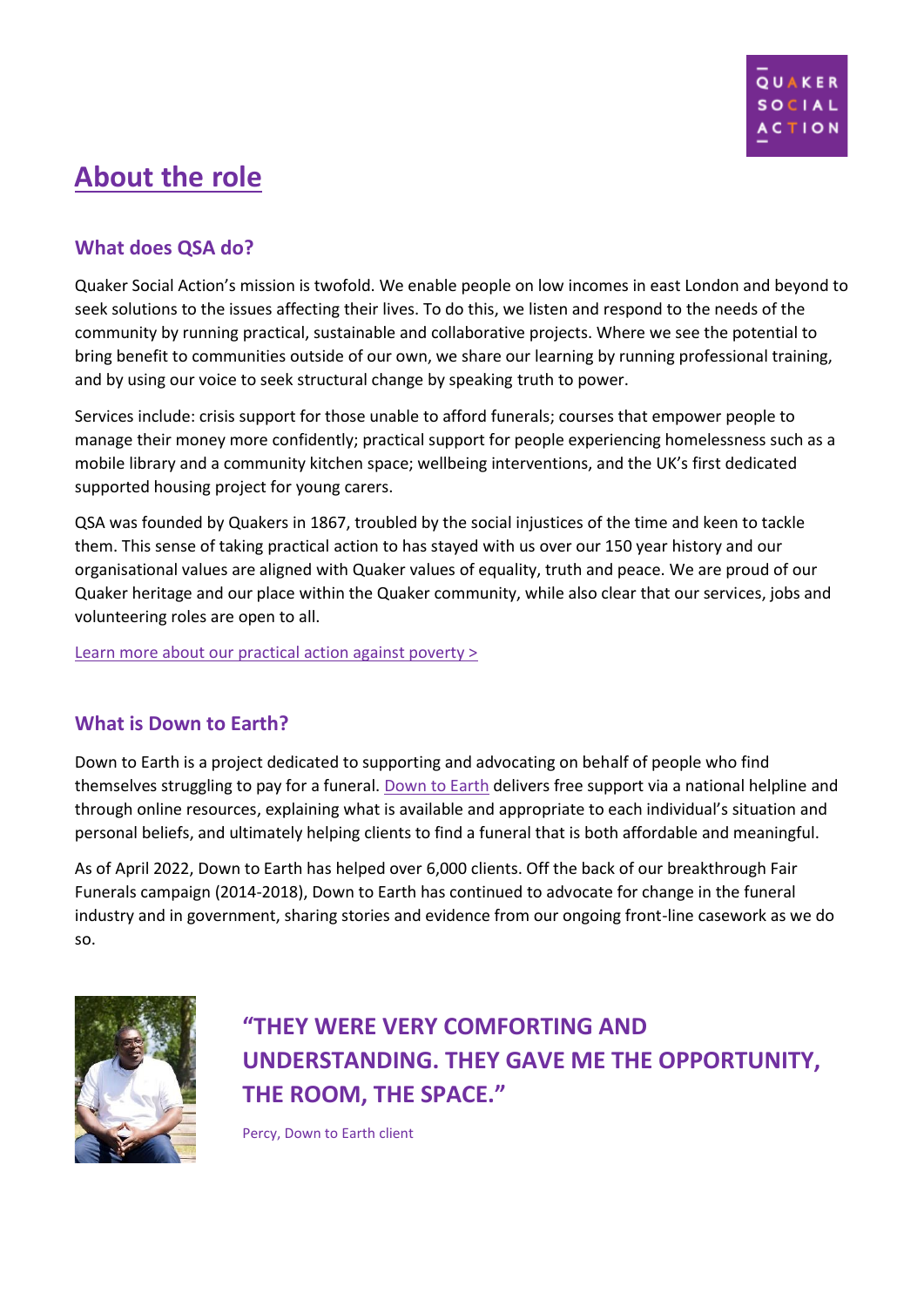

### **What is the role of the Down to Earth development worker?**

The main role of the development worker is to support clients directly via our phone helpline. To do this well requires a very sensitive manner, as well as an ability to move practically through the options available to someone. This is a challenging area of work, but a deeply rewarding one and, as a development worker, you would be joining a small and dedicated team supporting people at an incredibly vulnerable time.

You will need to be a great ambassador for our work, speaking plainly about a subject matter that many find difficult. There is an exciting breadth to the project; as we balance the existing support we can offer directly to clients with the sharing of our work and services with partner organisations through training. The rewards will be in having a varied workload, within a friendly work environment and making a direct contribution to the charitable aims of QSA.

### **What is it like to work for QSA within the Down to Earth team?**

The various teams at QSA undertake very different tasks but there is a strong sense of collaboration and of celebrating the successes of other teams with gusto and goodwill; as a small organisation, everyone has to work hard, and each person has their role to play. Our staff are enthusiastic and engaged with what they do, and there is both an openness and a solid commitment to social justice that is visible across the organisation.

Down to Earth talk to people every day who are living through one of the worst times of their lives, so the need for supportive colleagues is high. This is a role – and an organisation – that will suit someone who is looking for a close-knit working environment, who has an inner resilience, who understands the need to be flexible and sometimes all-hands-on-deck, and is ambitious to work as part of a team with a reputation for delivering work of the very highest standard.

We have always sought to be a flexible employer and that approach reaps dividends for us when our organisation had to start working remotely during lockdown. Our workforce was trusted to get on with their roles and they delivered. We're now thinking together as an organisation about what the postlockdown world of work will look like, and we're doing this collaboratively, keen to maintain flexibility and morale all round.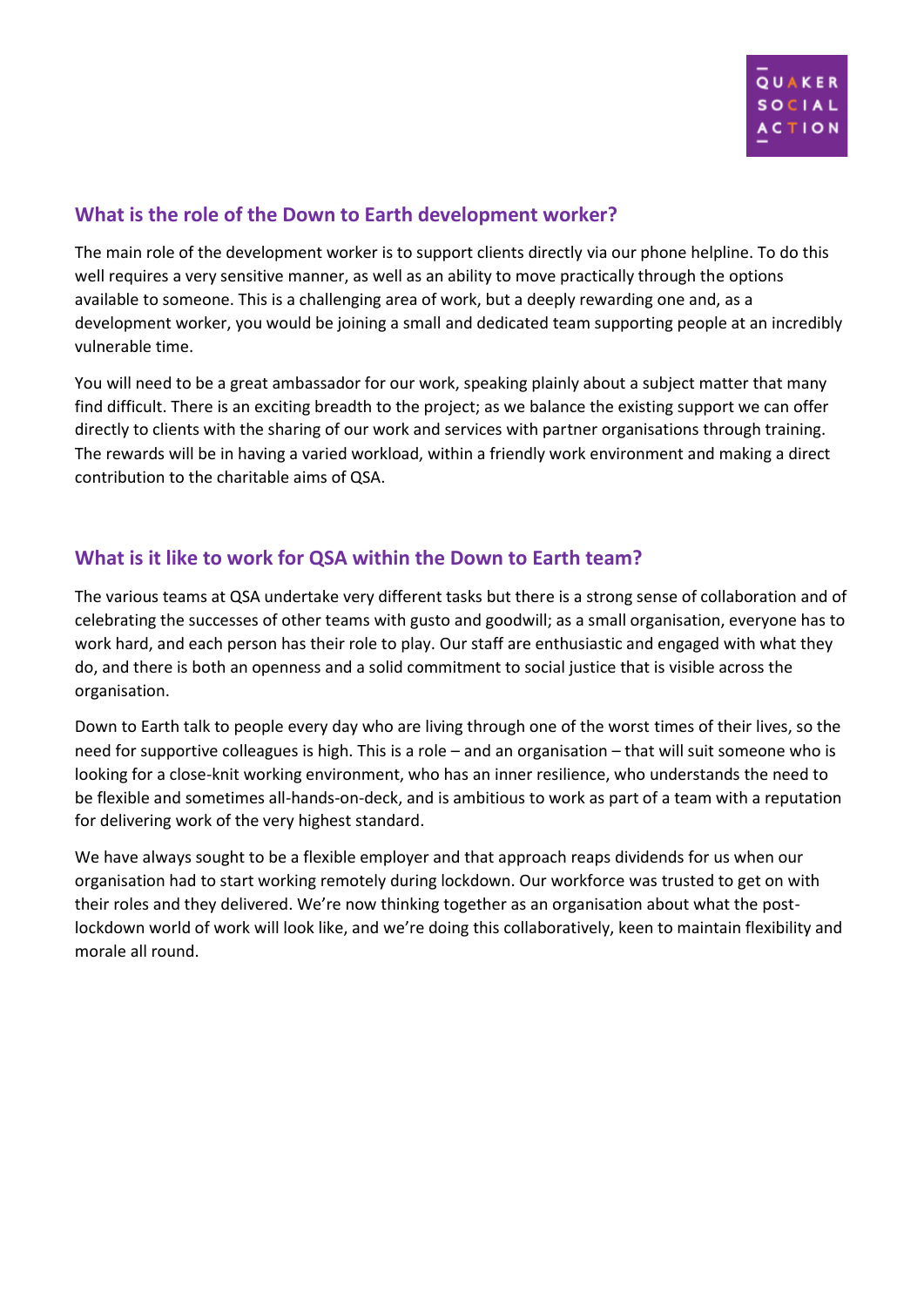

# **Role description**

### **The role**

| <b>Responsible to:</b> | Down to Earth manager                                                  |
|------------------------|------------------------------------------------------------------------|
| Purpose of post:       | To deliver all aspects of Down to Earth, QSA's funeral poverty project |

### **Main duties**

#### **Directly supporting people to obtain an affordable & meaningful funeral**

- 1. To offer direct support to clients, usually over a phone helpline.
- 2. To develop a deep level of knowledge about planning and paying for a funeral, dealing with debt arising from a funeral and managing money after a bereavement.
- 3. To build up awareness of Down to Earth among professionals who are likely to come into contact with a person who needs to plan a funeral so they can refer smoothly into the project.
- 4. To build up knowledge of different funeral options to provide people with choices when planning a funeral.
- 5. To develop knowledge about other relevant services to signpost people on to.
- 6. To work with colleagues to design and test a range of complementary online tools and downloadable resources.
- 7. To work within the impact reporting framework for Down to Earth, ensuring all data collection requirements are met, and to share learning from delivery of the project.

#### **Communications and sharing learning from Down to Earth**

- 1. To assist with work, as appropriate to role, to help the service meet strategic aims, such as carrying out research or liaising with other agencies like the DWP.
- 2. To work with colleagues on developing ways of sharing our learning with other professionals, including the provision and delivery of training courses.
- 3. To be a strong advocate for the work of Down to Earth, keeping up to date with relevant research, trends and opportunities within this field.
- 4. To work with colleagues to promote the learning from Down to Earth through QSA's online platforms and by liaising with local and national networks as appropriate.

#### **General**

- 1. To work within, and actively promote, the policies and procedures of QSA.
- 2. To receive line management, supervision and appraisal from the Down to Earth manager.
- 3. Any other duties, as appropriate to role, as agreed by the QSA director.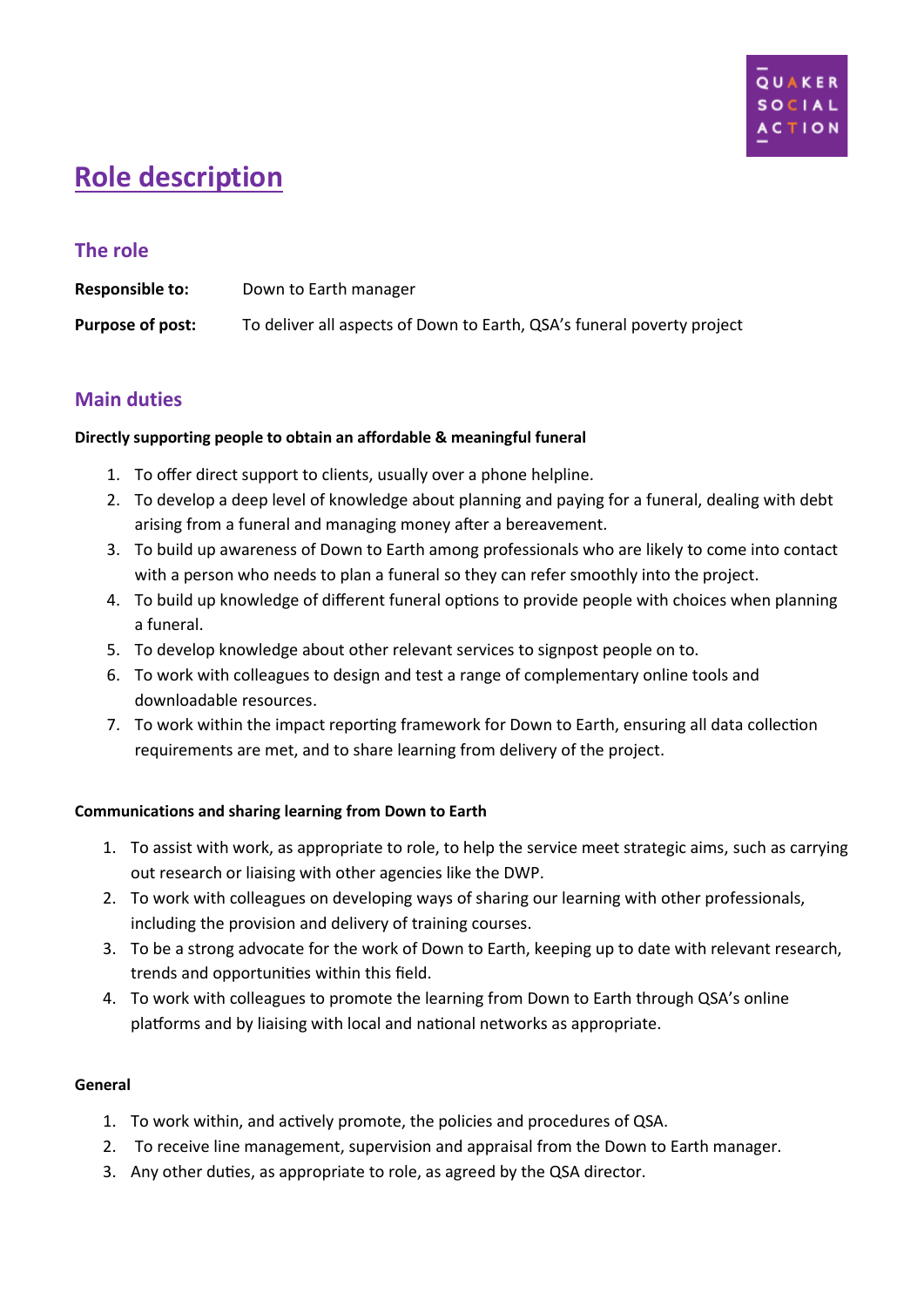

# **Person specification**

#### **Experience**

- 1. Experience of supporting people through a crisis or difficult experience, or issues relating to low income.
- 2. Experience of related sectors such as bereavement is highly desirable.
- 3. Experience of designing and delivering training sessions is highly desirable.

#### **Ability**

- 1. Ability to engage with people who have experienced a bereavement, with empathy and tact.
- 2. Ability to manage own workload and to work flexibly.
- 3. Strong commitment to, and knowledge of, assessing impact.
- 4. Excellent written and verbal communication skills.
- 5. Ability to promote and publicise Down to Earth enthusiastically and effectively to individuals and groups.

#### **Knowledge**

- 1. Knowledge of end of life issues, funerals, bereavement and of debt are all desirable.
- 2. Knowledge of the funeral payments element of the Social Fund is desirable.
- 3. Knowledge of credit and debt as well as budgeting support is desirable.

#### **Other**

- 1. Commitment to equal opportunities and diversity, in the workplace and in service provision.
- 2. A willingness to work within a Quaker ethos, as clarified by the vision & values of QSA: QSA's vision is: *"We want a just world, where people put people first". We fulfil this through our mission: "To enable people on low incomes in east London, and beyond, to seek solutions to the issues affecting their lives. To do this we will listen to and respond to the needs of the community, by running practical, sustainable and collaborative projects. We will share our work with others when it is clear that it has the potential to bring benefits to communities outside of our own*".